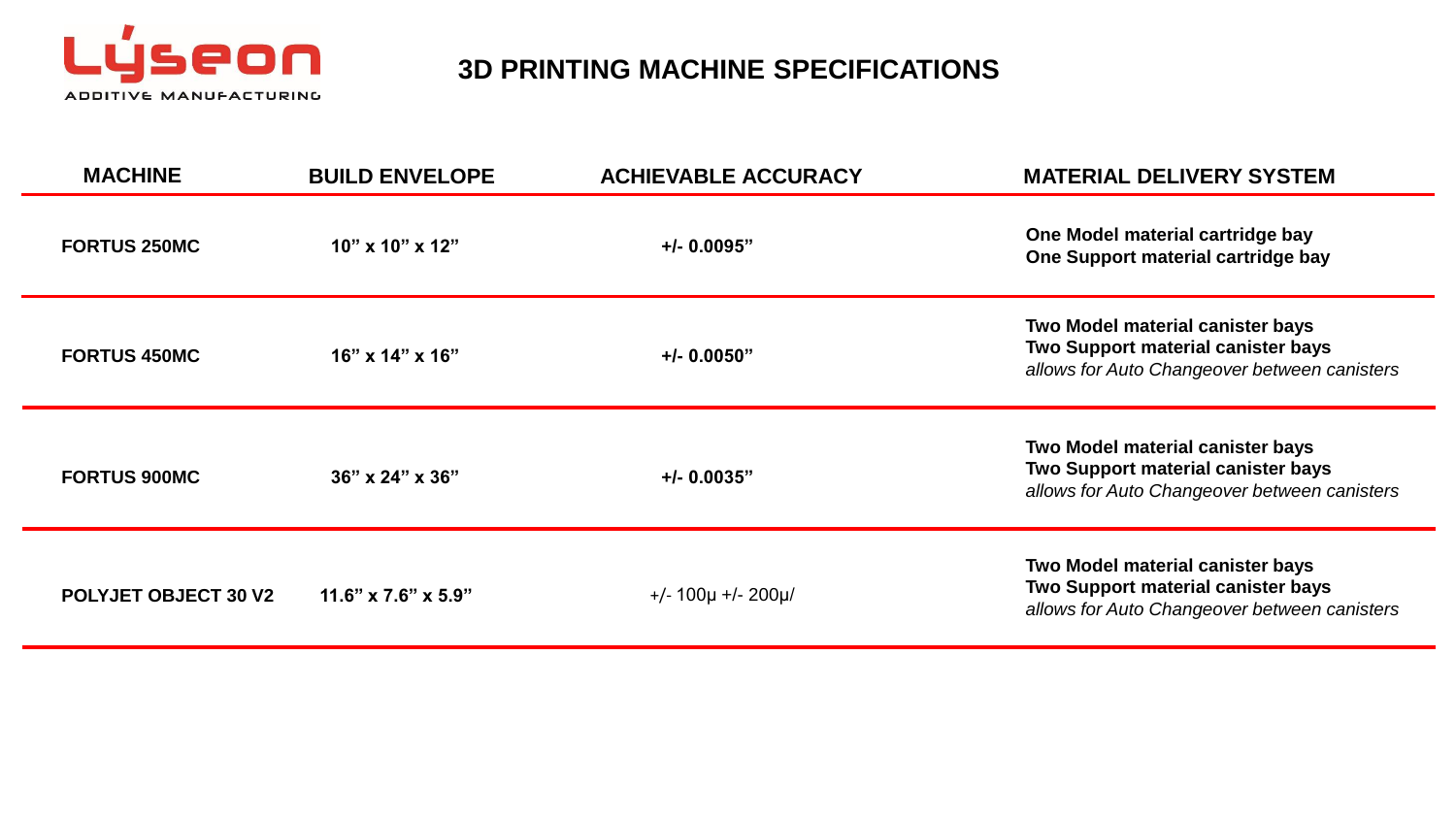

# **STRATASYS FORTUS 900MC MATERIAL OPTIONS**

| <b>MATERIAL</b>        |                           | <b>LAYER THICKNESS</b> |                |                | <b>SUPPORT STRUCTURE</b> | <b>COLORS</b>                                                                                                                    |
|------------------------|---------------------------|------------------------|----------------|----------------|--------------------------|----------------------------------------------------------------------------------------------------------------------------------|
|                        | 0.013 in.                 | 0.010 in.              | 0.007 in.      | 0.005 in.      |                          |                                                                                                                                  |
| ABS-ESD7™              | $\Box$                    |                        | $\blacksquare$ | $\Box$         | <b>SOLUBLE</b>           | $\bullet$ BLACK                                                                                                                  |
| <b>ABS-M30™</b>        |                           |                        | $\blacksquare$ | $\blacksquare$ | <b>SOLUBLE</b>           | O IVORY<br>$\bullet$ BLACK<br>$\bigcirc$ WHITE<br>$\bullet$ RED<br><b>●</b> BLUE<br>O DK GRAY                                    |
| ABS-M30i™              |                           |                        | $\blacksquare$ | $\blacksquare$ | <b>SOLUBLE</b>           | O IVORY                                                                                                                          |
| <b>ANTERO™ 800NA</b>   | $\Box$                    |                        | $\Box$         | $\Box$         | <b>BREAKAWAY</b>         | O NATURAL                                                                                                                        |
| <b>ASA</b>             |                           |                        | $\blacksquare$ | H              | <b>SOLUBLE</b>           | $\bullet$ BLACK<br>O IVORY<br>$\circ$ WHITE<br>$\bullet$ RED<br>● GREEN<br>O DK BLUE<br>◯ YELLOW ◯ DK GRAY<br>◯ ORANGE ◯ LT GRAY |
| <b>FDM NYLON 12™</b>   | <b>The Contract State</b> |                        | $\blacksquare$ | $\Box$         | <b>SOLUBLE</b>           | <b>BLACK</b>                                                                                                                     |
| <b>FDM NYLON 12CF™</b> | $\Box$                    |                        | $\Box$         | $\Box$         | <b>SOLUBLE</b>           | $\bullet$ BLACK                                                                                                                  |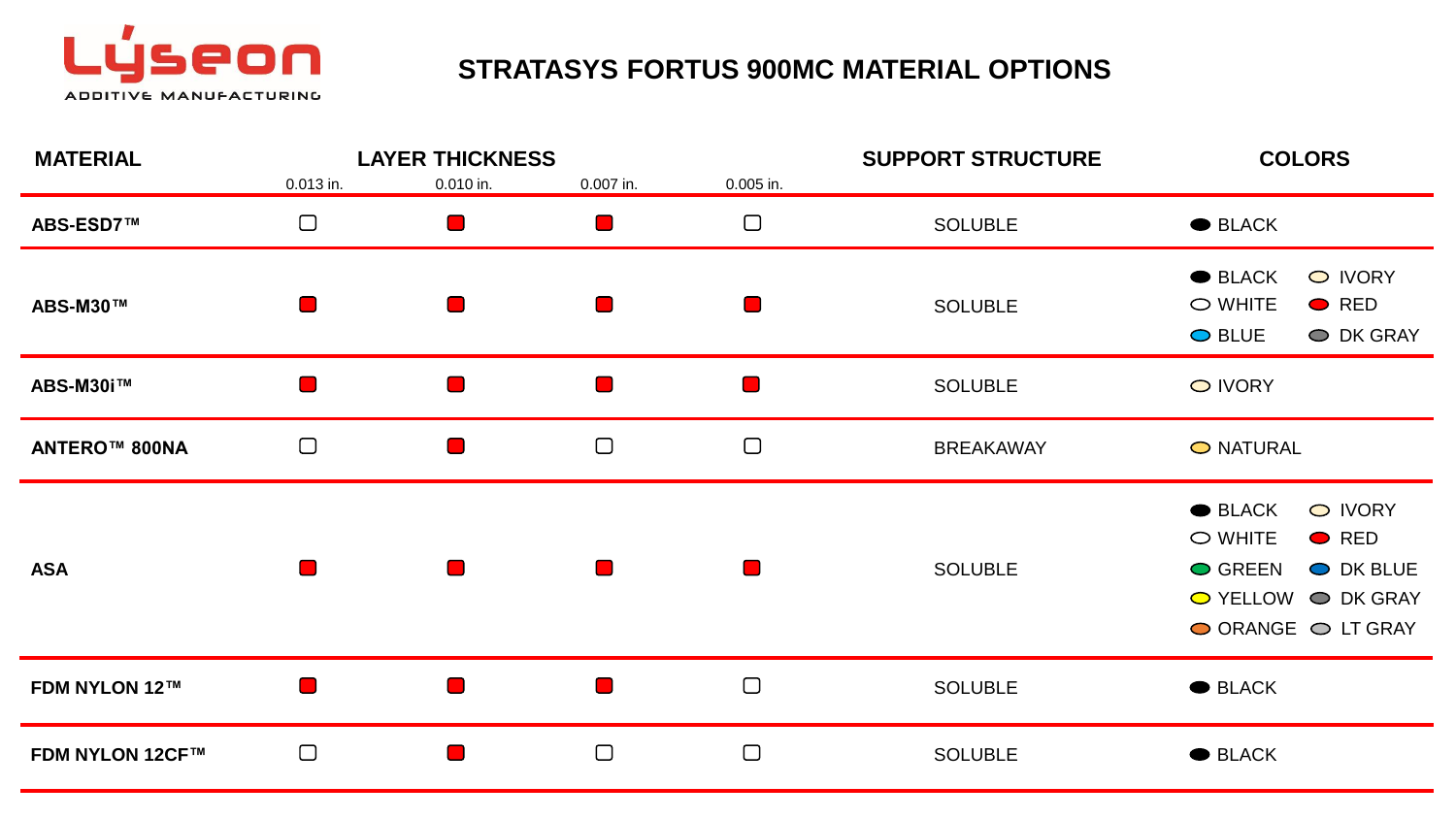

# **STRATASYS FORTUS 900MC MATERIAL OPTIONS**

| <b>MATERIAL</b>    |             | <b>LAYER THICKNESS</b> |                |           | <b>SUPPORT STRUCTURE</b> | <b>COLORS</b>                             |
|--------------------|-------------|------------------------|----------------|-----------|--------------------------|-------------------------------------------|
|                    | $0.013$ in. | 0.010 in.              | 0.007 in.      | 0.005 in. |                          |                                           |
| <b>FDM NYLON 6</b> |             | $\blacksquare$         | $\Box$         | $\Box$    | SOLUBLE                  | $\bullet$ BLACK                           |
| <b>PC</b>          |             |                        |                |           | BREAKAWAY/SOLUBLE        | $\circ$ WHITE                             |
| <b>PC-ABS</b>      |             | $\blacksquare$         |                |           | <b>BREAKAWAY</b>         | $\bigcirc$ WHITE                          |
| <b>PC-ISO™</b>     | a j         | $\blacksquare$         | $\blacksquare$ | $\Box$    | <b>BREAKAWAY</b>         | $\bigcirc$ WHITE<br>O TRANSLUCENT NATURAL |
| <b>PPSF</b>        |             | $\blacksquare$         | $\Box$         | $\Box$    | <b>BREAKAWAY</b>         | ◯ TAN                                     |
| <b>ST-130</b>      | <b>COL</b>  | $\Box$                 | $\Box$         | $\Box$    | <b>BREAKAWAY</b>         | $\bigcirc$ TAN                            |
| ULTEM™ 9085 resin  |             | $\blacksquare$         | $\Box$         | $\Box$    | <b>BREAKAWAY</b>         | ● BLACK<br>$\bigcirc$ TAN                 |
| ULTEM™ 1010 resin  |             |                        | $\Box$         | $\Box$    | <b>BREAKAWAY</b>         | O NATURAL                                 |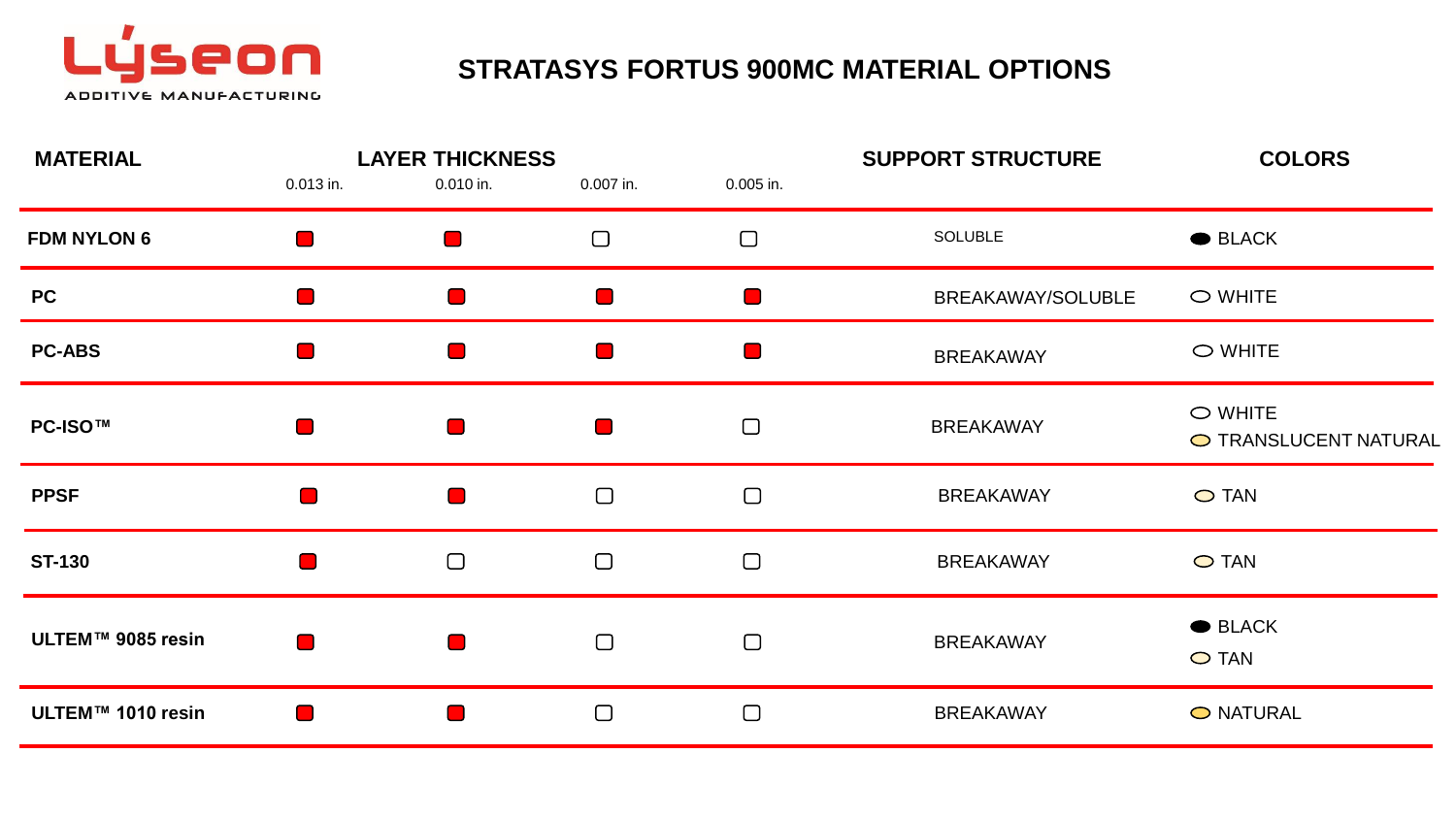

# **STRATASYS FORTUS 450MC MATERIAL OPTIONS**

| <b>MATERIAL</b>        |                           | <b>LAYER THICKNESS</b> |                              |                | <b>SUPPORT STRUCTURE</b> | <b>COLORS</b>                                                                                                                    |
|------------------------|---------------------------|------------------------|------------------------------|----------------|--------------------------|----------------------------------------------------------------------------------------------------------------------------------|
|                        | 0.013 in.                 | 0.010 in.              | 0.007 in.                    | 0.005 in.      |                          |                                                                                                                                  |
| ABS-ESD7™              | $\Box$                    | a j                    | $\blacksquare$               | $\Box$         | <b>SOLUBLE</b>           | $\bullet$ BLACK                                                                                                                  |
| ABS-M30™               |                           |                        | $\blacksquare$               | $\blacksquare$ | <b>SOLUBLE</b>           | O IVORY<br>$\bullet$ BLACK<br>$\bigcirc$ WHITE<br>$\bullet$ RED<br><b>●</b> BLUE<br>O DK GRAY                                    |
| ABS-M30i™              |                           |                        | $\blacksquare$               | $\blacksquare$ | <b>SOLUBLE</b>           | O IVORY                                                                                                                          |
| <b>ANTERO™ 800NA</b>   | $\Box$                    | $\blacksquare$         | $\Box$                       | $\Box$         | <b>BREAKAWAY</b>         | O NATURAL                                                                                                                        |
| <b>ASA</b>             |                           |                        | $\blacksquare$               | H              | <b>SOLUBLE</b>           | $\bullet$ BLACK<br>O IVORY<br>$\circ$ WHITE<br>$\bullet$ RED<br>● GREEN<br>O DK BLUE<br>◯ YELLOW ◯ DK GRAY<br>◯ ORANGE ◯ LT GRAY |
| <b>FDM NYLON 12™</b>   | <b>The Contract State</b> |                        | $\qquad \qquad \blacksquare$ | $\Box$         | <b>SOLUBLE</b>           | <b>BLACK</b>                                                                                                                     |
| <b>FDM NYLON 12CF™</b> | $\Box$                    |                        | $\Box$                       | $\Box$         | <b>SOLUBLE</b>           | $\bullet$ BLACK                                                                                                                  |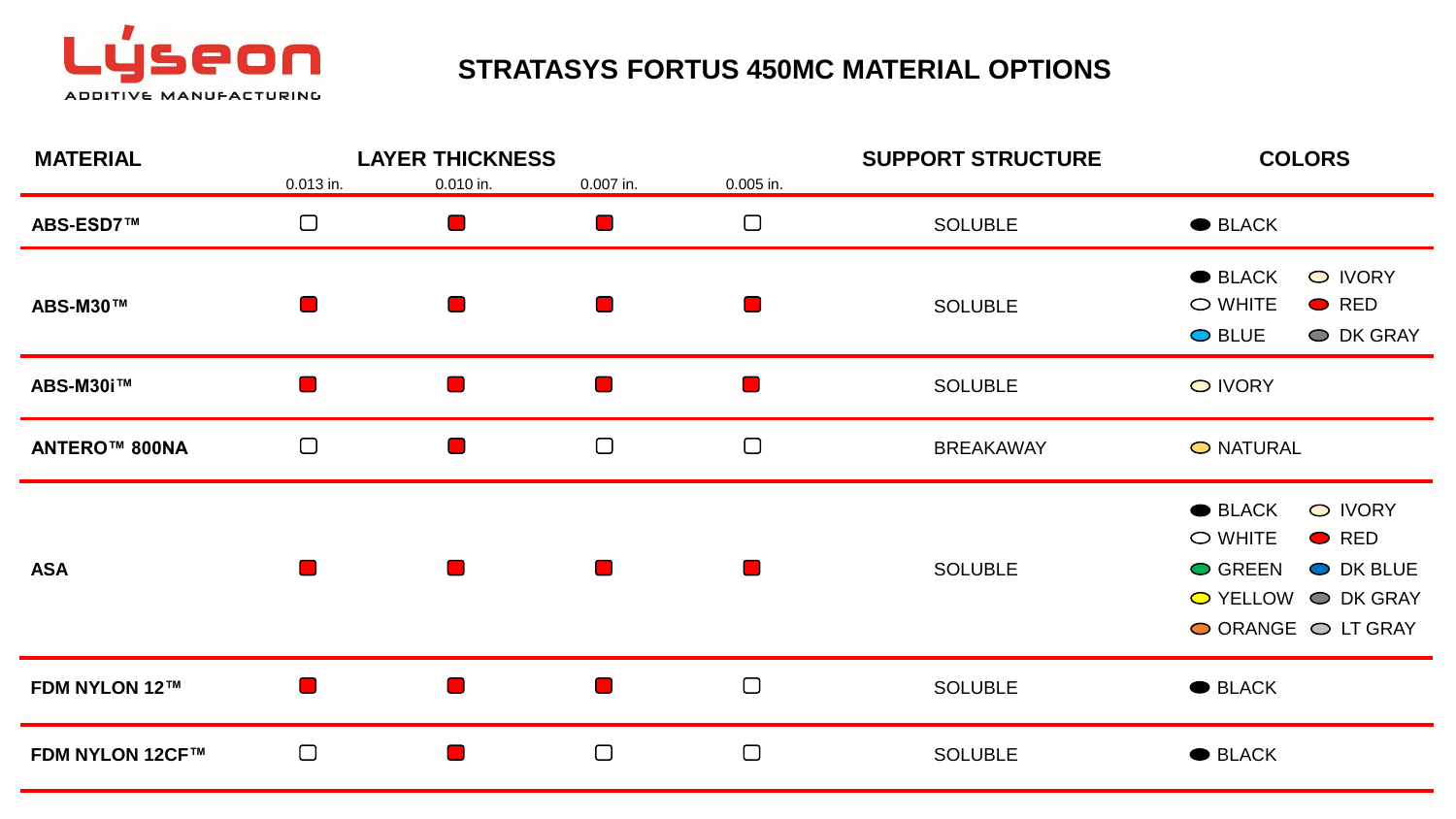

# **STRATASYS FORTUS 450MC MATERIAL OPTIONS**

|                |                |                |                        | <b>SUPPORT STRUCTURE</b> | <b>COLORS</b>                          |
|----------------|----------------|----------------|------------------------|--------------------------|----------------------------------------|
| $0.013$ in.    | 0.010 in.      | 0.007 in.      | 0.005 in.              |                          |                                        |
| ٠              | $\blacksquare$ |                |                        | BREAKAWAY/SOLUBLE        | $\circ$ WHITE                          |
| ×.             | $\blacksquare$ |                |                        | <b>BREAKAWAY</b>         | $\circ$ WHITE                          |
| $\blacksquare$ | $\blacksquare$ | $\blacksquare$ | $\Box$                 | <b>BREAKAWAY</b>         | $\circ$ WHITE<br>O TRANSLUCENT NATURAL |
| $\Box$         | $\Box$         | $\Box$         | $\Box$                 | <b>BREAKAWAY</b>         | $\bigcirc$ TAN                         |
| $\Box$         | $\blacksquare$ | $\Box$         | $\Box$                 | <b>BREAKAWAY</b>         | $\bullet$ BLACK<br>$\bigcirc$ TAN      |
|                |                | $\Box$         | $\Box$                 | <b>BREAKAWAY</b>         | O NATURAL                              |
|                |                |                | <b>LAYER THICKNESS</b> |                          |                                        |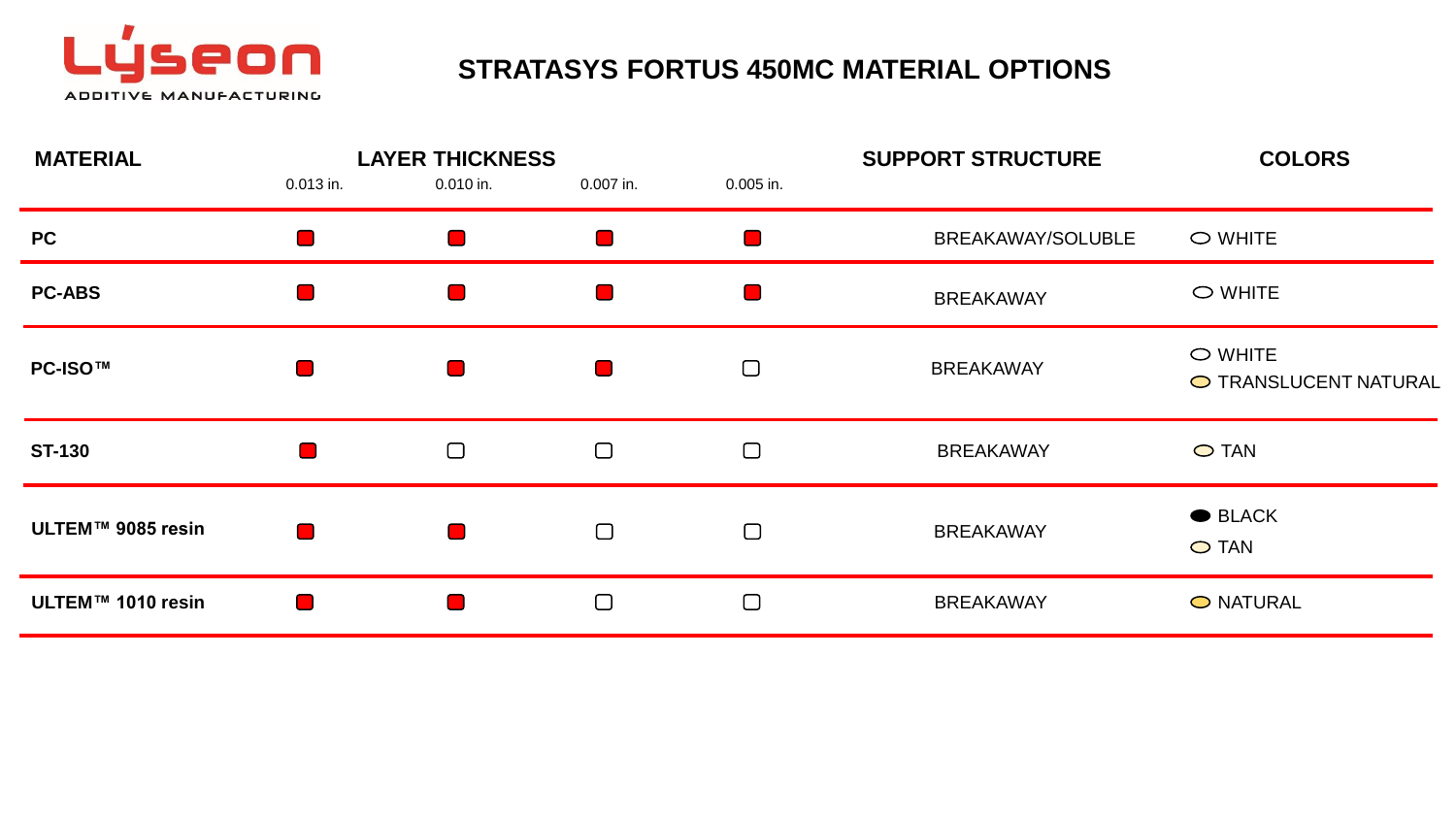

#### **STRATASYS FORTUS 250MC MATERIAL OPTIONS**

| <b>MATERIAL</b>     |             | <b>LAYER THICKNESS</b> |             |             | <b>SUPPORT STRUCTURE</b> | <b>COLORS</b>                                                                                                                         |  |
|---------------------|-------------|------------------------|-------------|-------------|--------------------------|---------------------------------------------------------------------------------------------------------------------------------------|--|
|                     | $0.013$ in. | $0.010$ in.            | $0.007$ in. | $0.005$ in. |                          |                                                                                                                                       |  |
| <b>ABSplus-P430</b> |             |                        |             | $\Box$      | <b>SOLUBLE</b>           | O IVORY<br>$\bullet$ BLACK<br>$\circ$ WHITE<br>$\bullet$ RED<br><b>● GREEN</b><br>$\bullet$ BLUE<br>◯ YELLOW ◯ DK GRAY<br>O NECTARINE |  |
|                     |             |                        |             |             |                          |                                                                                                                                       |  |